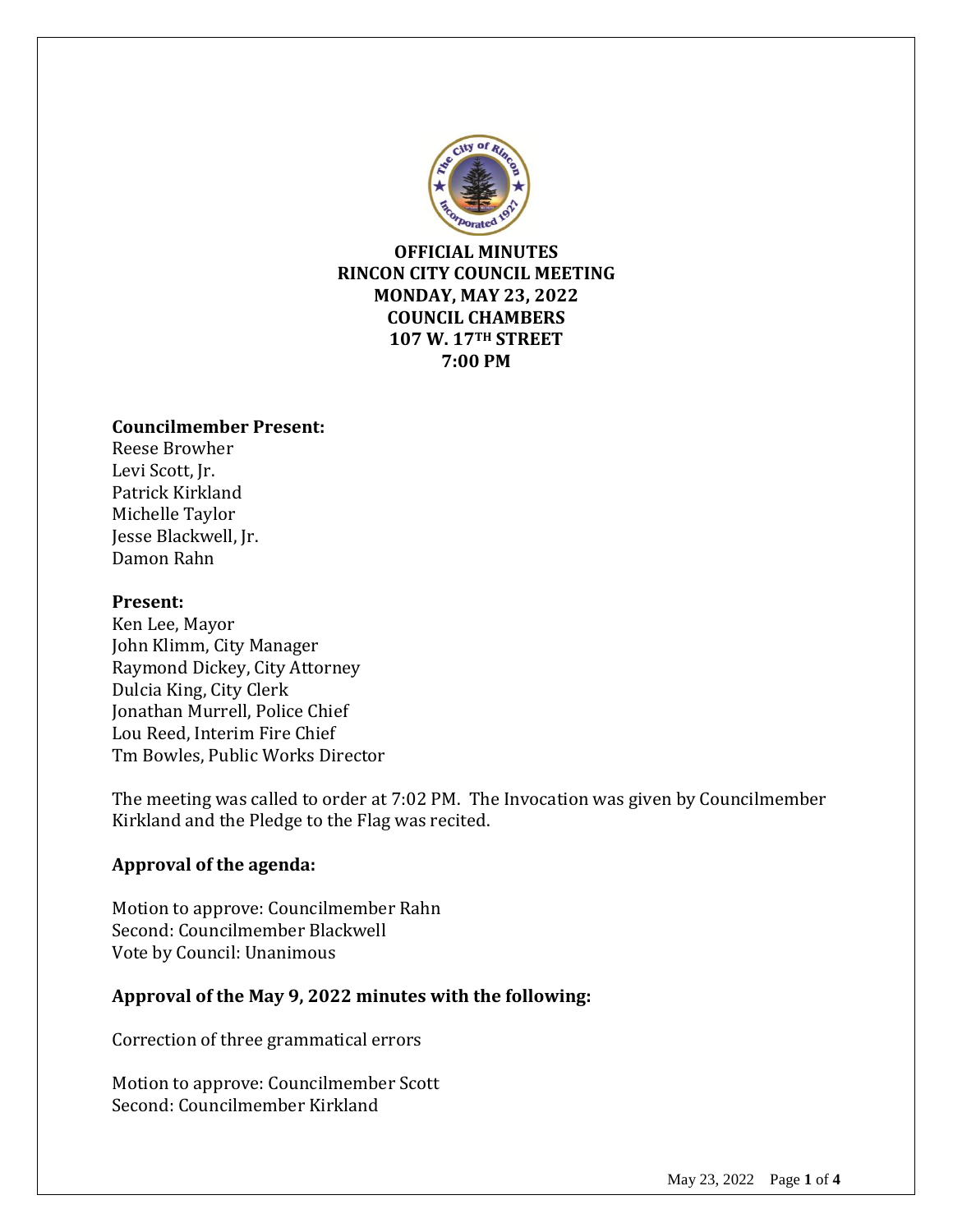Vote by Council: Unanimous

#### **New Business:**

## **1. Request approval to award the bid for the 17th Street Well House Piping to PINCO in the amount of \$44,850.00.**

Alec Metzger with EMC Engineering was present. Mr. Metzger said there were two bidders for this project. This is for replacement of pipes coming out of the well house.

Motion to approve: Councilmember Scott Second: Councilmember Blackwell Vote by Council: Unanimous

## **2. Sikes Brother, Inc. request approval of Pay Request #4/Final Retainage in the amount of \$129,717.80 for the 2021 TSPLOST Rincon – 4th Street and Weisenbaker Road. LI #335.4100.549103 and LI #335.4100.549105**

Mr. Metzger said this is the final retainage and will begin the one year warranty period. All of the punchlist items have been completed. A motion was made to approve and begin the one year warranty period.

Motion to approve: Councilmember Kirkland Second: Councilmember Scott Vote by Council: Unanimous

### **3. Request approval to purchase a Kubota Tractor and Land Pride Finish Mower from Hendrix Machinery, Inc. in the amount of \$62,713.00. LI # 320.4335.541454 and LI #506.4335.531123**

Mr. Klimm said Tommy Kee could not be here due to family obligation. The SPLOST budget was passed with a mower for the Waste Water Treatment Plant. Mr. Kee put the item out to bid and did not get any bids. The budgeted amount for the mower is \$60,000.00. A motion was made to approve subject to not paying sale tax.

Motion to approve: Councilmember Browher Second: Councilmember Taylor Vote by Council: Unanimous

## **4. Request approval to purchase football/soccer equipment from Thompson's Sporting Goods in the amount of \$5,850.00.**

Mike Osborne was not present so the item was tabled until the next meeting.

Motion to table: Councilmember Blackwell Second: Councilmember Rahn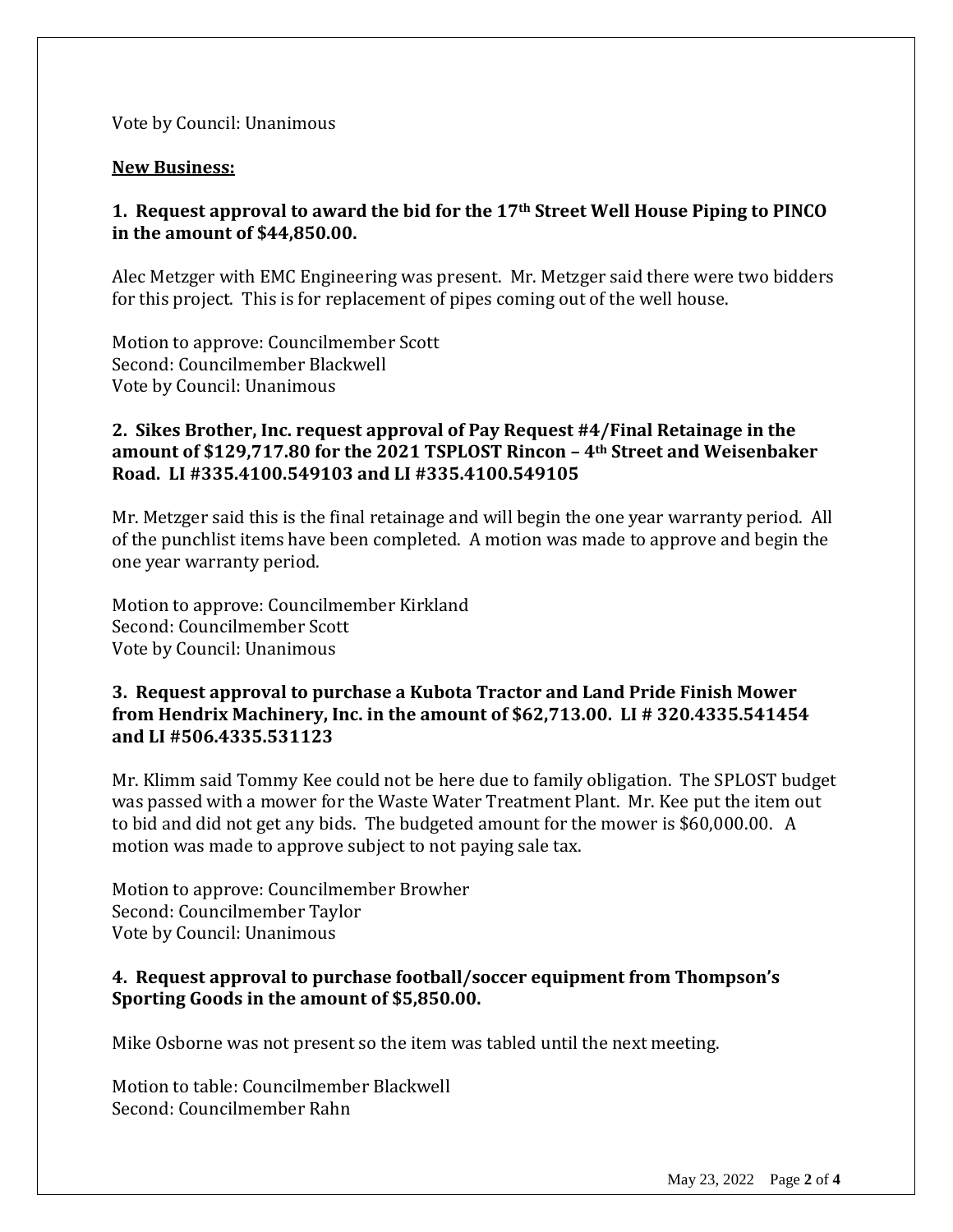Vote by Council: Unanimous

## **5. Administrative Reports:**

**City Manager** – Mr. Klimm said at the request of Council we conducted an employee survey and have already gone through the responses, what was overwhelming in the response was the employee concern about certain benefits. From the results we formed an employee committee: Jacob Ford, Lolly Whatley, Kim Hesling, Mike Whittle, Alyx Pitts and Kurtis Smith and they have developed a proposal for Council that they would like to present. He was thinking they could do this in a workshop setting; a workshop was scheduled for June 6th; at this time Mr. Klimm tendered his resignation and read a statement. Mr. Klimm said it was an honor to serve Council and the residents of the City. Council acknowledged Mr. Klimm's accomplishments and thanked him for the last four years.

**City Engineer** – Councilmember Kirkland asked for a 2021 TPLOST balance sheet on how much money was spent. Mr. Metzger said he will look into it. Councilmember Scott asked about a timetable for the upcoming projects, Mr. Metzger said he will email that out.

**Chief of Police** – Chief Murrell thanked Mr. Klimm for his leadership and mentorship, he helped him a lot and appreciates his leadership; there has been three serious crashes: a juvenile was struck by a car on Fort Howard Road, a single vehicle crash rollover with a fatality and yesterday around 6:00pm a vehicle plowed into Tractor Supply; Councilmember Browher asked about the police vehicles, Chief Murrell said they are still waiting on tint and some equipment. They should be outfitted the beginning of next month.

**Fire Department** – Interim Chief Reed said he appreciates the support from Mr. Klimm over the last two months making him grow as an individual, as a leader; they had one fatality off Fort Howard Road; he and Attorney Dickey are just about through with the SOP's, which will need to come before Council; good things are coming.

**Mayor and Council** – Councilmember Kirkland said he will be participating in the Memorial Celebration at Veterans Park on Monday at 6:00 PM and invited Council to attend.

**6. Executive session to discuss personnel, pending litigation, attorney client privilege, and real estate.**

Motion: Councilmember Scott Second: Councilmember Browher Vote by Council: Unanimous

Motion to return to meeting: Councilmember Rahn Second: Councilmember Scott Vote by Council: Unanimous